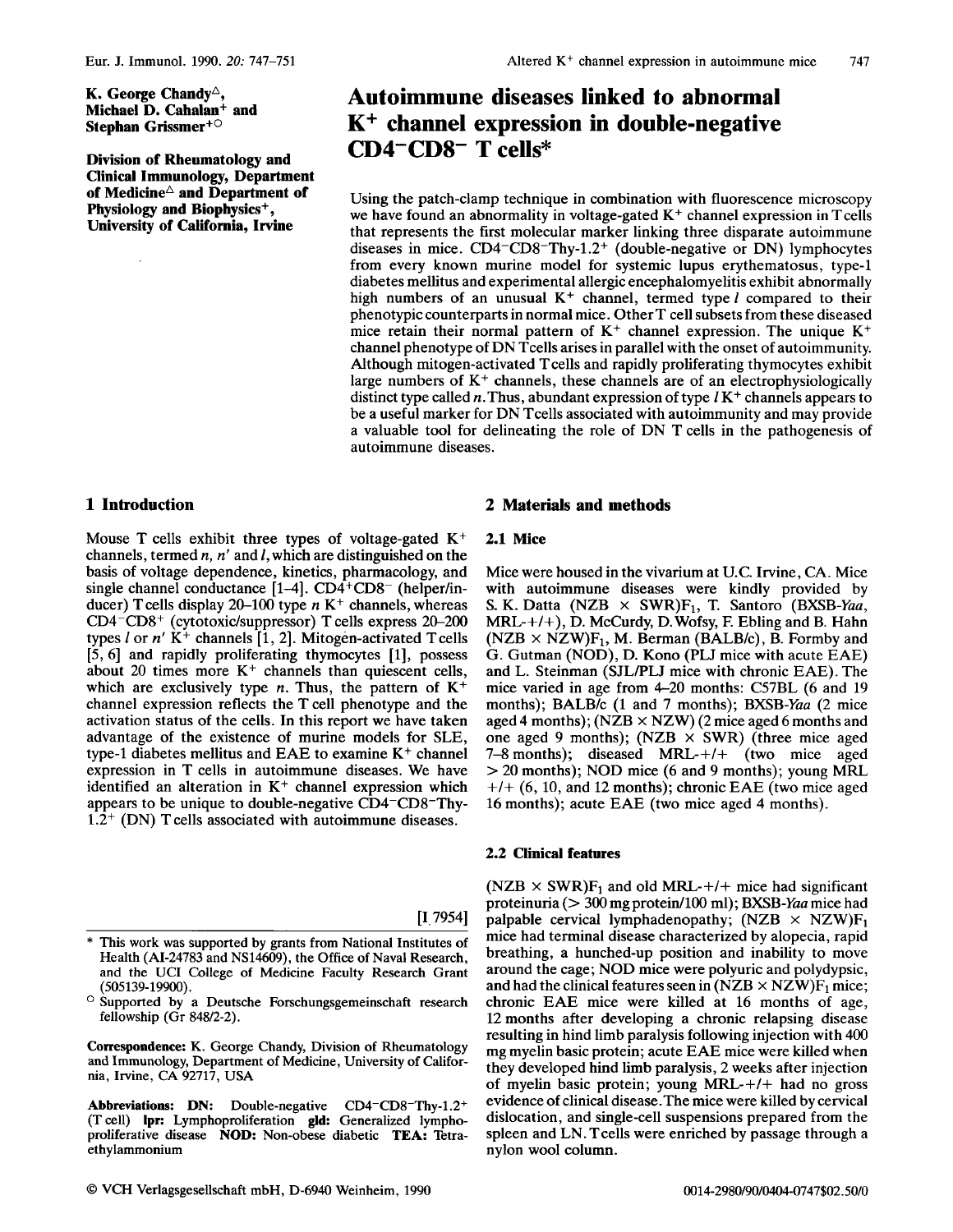## **2.3 Staining**

Cells were first stained with rat anti-mouse CD4 and rat anti-mouse CD8 antibodies, then with PE-conjugated goat anti-rat IgG, and finally with fluoresceinated rat antimouse Thy-1.2. DN T cells  $(CD4-CD8-Thy-1.2^+)$  were identified as green cells, other T cell subsets were yellow, and B cells and monocytes were unstained. To investigate  $K<sup>+</sup>$  channel expression in helper and cytotoxic  $T$  cells from diseased mice, we stained cells with PE-conjugated anti-CD4 and FITC-conjugated anti-CD8. Helper cells (CD4+CD8-) appeared orange and cytotoxic cells  $(CD4-CD8<sup>+</sup>)$  were green. Antibodies were purchased from Becton Dickinson, Mountain View, CA (rat anti-mouse CD4, rat anti-mouse CD8, fluoresceinated rat anti-Thy-1.2, PE-conjugated anti-CD4, and FITC-anti-CD8) and Caltag, San Francisco, CA (affinity-purified, mouse absorbed PE-conjugated goat anti-rat IgG). These staining protocols do not affect channel expression [1, 2]. In most experiments, chambers were coated with polylysine (0.5 mg/ml) to improve cell adherence to the dish. This procedure did not alter channel expression when compared with cells plated into uncoated chambers.

#### **2.4 Electrophysiology**

### **2.4.1 General remarks**

After phenotypic identification by epifluoresence microscopy, single T cells were patch-clamped at room temperature (22" to 26 "C). Details of the giga-ohm voltage-clamp technique used here are described elsewhere  $[1-7]$ . The cells under investigation were bathed in Ringer solution (in mm): 160 NaCl, 4.5 KCl, 2 MgCl<sub>2</sub>, 1 CaCl<sub>2</sub>, and *5* Na-Hepes (pH 7.4).The patch pipette contained 134 KF, 11 K<sub>2</sub>-EGTA, 1.1 CaCl<sub>2</sub>, 2 MgCl<sub>2</sub> and 10 K-Hepes (pH 7.2). In Ringer solutions containing tetraethylammonium  $(TEA<sup>+</sup>)$  chloride, NaCl was replaced by appropriate TEA+ concentrations keeping the osmolarity constant.The bath solution could be changed during recordings by bath perfusion.

#### **2.4.2 Identification of K<sup>+</sup> channel type**

We identified  $K<sup>+</sup>$  channels on the basis of their inactivation properties, channel closing kinetics and sensitivity to block by TEA<sup>+</sup> as described previously  $[1-5]$ . Typically, type  $nK^+$ channels are use dependent, close slowly upon repolarization with a time constant of about 30 ms at  $-60$  mV and are blocked by TEA<sup>+</sup>  $(K_D = 8 \text{ mM})$ . Type *l* K<sup>+</sup> channels are not use dependent, close more rapidly on repolarization with a time constant of 2 ms at  $-60$  mV, and are much more sensitive to block by TEA<sup>+</sup>  $(K_D = 0.1$  mM). Type *n'* K<sup>+</sup> channels are not use dependent, close slowly as do type *n*  K<sup>+</sup> channels upon repolarization, but are less sensitive to block by TEA<sup>+</sup> ( $K<sub>D</sub> \sim 100$  mM).

## **2.4.3 Determination of maximal K<sup>+</sup> conductance**  $(g_K)$ **and number of K+ channels per cell**

The  $g_K$  was calculated from the largest  $K^+$  current recorded in each cell. We used a reversal potential of  $-80$  mV to calculate  $g_K$  [2]. The number of  $K^+$  channels per cell was calculated by dividing  $g_K$  by the single-channel conductances of the appropriate channel type; the single-channel conductances are 18, 27, and 17 pS for *n, I* and *n',*  respectively  $[1, 2]$ .

# **3 Results**

## **3.1 Murine SLE is associated with altered K+ channel in CD4-CDS-Thy-1.2+ T cells, irrespective of the genetic background of the mouse**

**K+** channel expression was investigated in mAb-defined T cell subsets from genetically distinct murine models for SLE with varied clinical features and immunological abnormalities [8-25]. Fig. 1a shows  $K^+$  outward currents in splenic and LN DN T cells from normal mice and from mice with SLE. In these experiments, the membrane potentialof the cells was held at  $-80$  mV, and then depolarizing pulses were applied to  $+40$  mV. This protocol opens all the voltage-gated  $K^+$  channels in the cell. The normal mouse (BALB/c) DN T cell shows small voltage-gated  $K^+$  currents which are half-blocked by 10 mM TE $\overline{A}^+$ , indicating that it expresses low numbers of type  $n K^+$  channels  $[1-5]$ . The DN T cell from the mouse with  $SLE (NZB \times NZW)F_1$  displays large K<sup>+</sup> currents which are half-blocked by  $0.1 \text{ mM} \text{ TEA}^+$ , indicating that this cell possesses many type  $I K<sup>+</sup>$  channels  $[1-5]$ .

Fig. 1b demonstrates the maximum  $K^+$  conductance,  $g_K$ , of splenic DN T cells from normal mice and mice with SLE. DN T cells of three normal strains of mice (C3H, C57BL, BALB/c) express small numbers (10-20 K<sup>+</sup> channels/cell) of types *n,* I, or *n'* K+ channels. In marked contrast, 68 of 76 phenotypically similar cells from 7 murine models for SLE  $[(NZB \times NZW)F_1 (NZB \times SWR)F_1, BXSB-Yaa,$  $MRL+/+$ ,  $MRL-1pr$ ,  $C3H-1pr$ ,  $C3H-gld$  expressed exclusively type I **K+** channels, averaging 180/cell. These DN T cells are most likely T cells since we previously demonstrated that cells displaying an abundance of type *1* **K+**  channels in *lpr/gld* mice expressed the TcR  $\alpha/\beta$  (F23.1<sup>+</sup>) [2]. Occasionally we observed cells with small numbers of type  $n K<sup>+</sup>$  channels; these may be normal DN T cells. Helper  $(CD4+CD8^-)$  and cytotoxic  $(CD4-CD8^+)$  T cells from mice with SLE displayed a small number of **K+** channels like phenotypic counterparts from normal mice (data not shown). Thus, SLE is associated with the augmented expression of type *1* K+ channels in DN Tcells, regardless of the genetic background of the mouse or the clinical and immunological features that may be unique to a particular strain.

#### **3.2 Altered K+ channel expression in DN T cells parallels the development of disease**

Fig. 2 demonstrates that DN Tcells from young MRL-+/+ mice, prior to the onset of autoimmunity, displayed about 10 K<sup>+</sup> channels/cell which were types *n*, *l*, or *n'*, a pattern similar to that of T cells from normal mice. Older MRL+/+ mice with lupus nephritis expressed  $\sim$  200 type  $I$  K<sup>+</sup> channels/cell. Similar results were obtained in DN T cells from young and old lpr mice (Fig. 2 and [2]). These data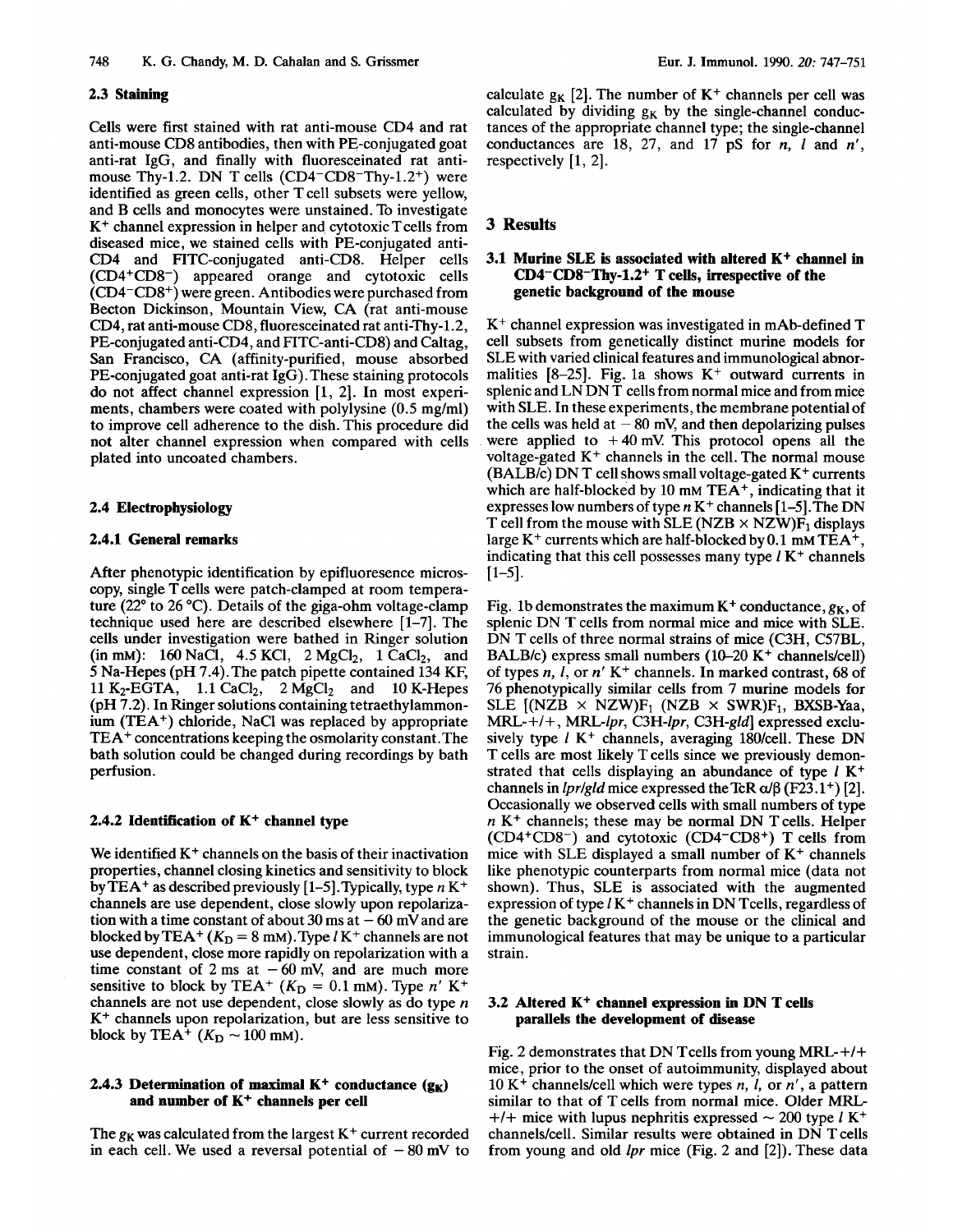

Figure 1. K<sup>+</sup> channel expression in splenic and LN-derived DN Tcells in normal mice and mice with SLE. (a) Representative whole-cell  $K^+$  currents in DN Tcells in normal mice (left, BALB/c) and mice with SLE [right,  $(NZB \times NZW)F_1$ ]. Note the different current scales. **K+** currents were elicited by 200 **ms** depolarizing pulses to **40** mV (holding potential - 80 mV). Two current traces superimposed before and during application of a Ringer solution containing 10 mM (left) or 0.1 mM (right) TEA+, respectively. (b) Maximum K+ conductances  $(g_K)$ .  $\blacktriangle$ ,  $\Box$ ,  $\blacktriangleright$ , represent *n, l, n'* K<sup>+</sup> channel types.  $g_K$  was determined from the maximum peak K<sup>+</sup> current elicited at +40 mV, assuming a reversal potential for K<sup>+</sup> of - 80 mV. Each point represents  $g_K$  in one single cell. Data from C3H ( $n = 12$ ), C3H-lpr ( $n = 22$ ), C3H-gld ( $n = 12$ ) 26), and MRL-lpr *(n* = 31) are taken from [2,3], respectively, and are included in the graph for comparison.These data are shown as mean  $\pm$  SD. Dividing  $g_K$  by the single channel conductance [1] gives an estimate of the numbers of channels/cell. Average  $g_K$  (mean  $\pm$  SEM) of DN T cells: normal mice,  $405 \pm 53$  pS,  $n = 51$ ; SLE mice,  $4550 \pm 254$  pS,  $n = 76$ ; lpr/gld mice,  $4935 \pm 325$  pS.  $n = 79$ .

suggest that elevation of type  $l K^+$  channel expression in DN Tcells parallels the development of SLE. Interestingly, DN Tcells from diseased SLE mice induce B cells to secrete cationic anti-DNA autoantibodies *in* vitro [8-lo], whereas phenotypically similar cells from lupus-prone mice, prior to

the onset of disease, do not exhibit this property [8,9].The development of lupus nephritis appears to be dependent on the deposition of the cationic IgG anti-double-stranded autoantibodies on the negatively charged glomerular base-





Figure 2.  $K^+$  channel expression in DN T cells in young and old SLE mice.  $g_K$  of DN T cells from three young MRL-+/+ mice, before the onset of disease and two old  $\overline{MRL}+1$  mice with lupus nephritis. MRL-+/+ mice: each data point represents  $g_K$  in one single cell;  $lpr$  mice: mean  $\pm$  SD of published data included for comparison [5, 6].  $\blacktriangle$ ,  $\square$ ,  $\blacktriangleright$ , represent *n*, *l*, *n'* K<sup>+</sup> channel types. Average  $g_K$  (mean  $\pm$  SEM) of DN T cells: young MRL-+/+ mice,  $295 \pm 91$  pS,  $n = 11$ ; old MRL-+/+ mice, 5306  $\pm$  518 pS,  $n = 18$ ; young *lpr* mice,  $324 \pm 67$  pS,  $n = 17$ ; old *lpr* mice,  $5223 \pm 565$  pS,  $n = 22$ .

Figure 3.  $K^+$  channel expression in DN Tcells in normal mice, and in mice with type-1 diabetes mellitus (NOD) and chronic EAE. NOD and EAE: each data point represents  $g<sub>K</sub>$  in one single cell; normal mice: mean  $\pm$  SD of cells shown in Fig. 1.  $\blacktriangle$ ,  $\square$ ,  $\blacklozenge$ , represent *n*, *l*, *n'* K<sup>+</sup> channel types. Average  $g<sub>K</sub>$  (mean  $\pm$  SEM) of DN T cells: NOD mice,  $5795 \pm 1253$  pS,  $n = 21$ ; chronic EAE  $(g_K > 1000 \text{ pS})$ , 6083 ± 1277 pS, *n* = 10; chronic EAE ( $g_K < 1000 \text{ pS}$ ), 396 ± 84 pS, *n* = 11.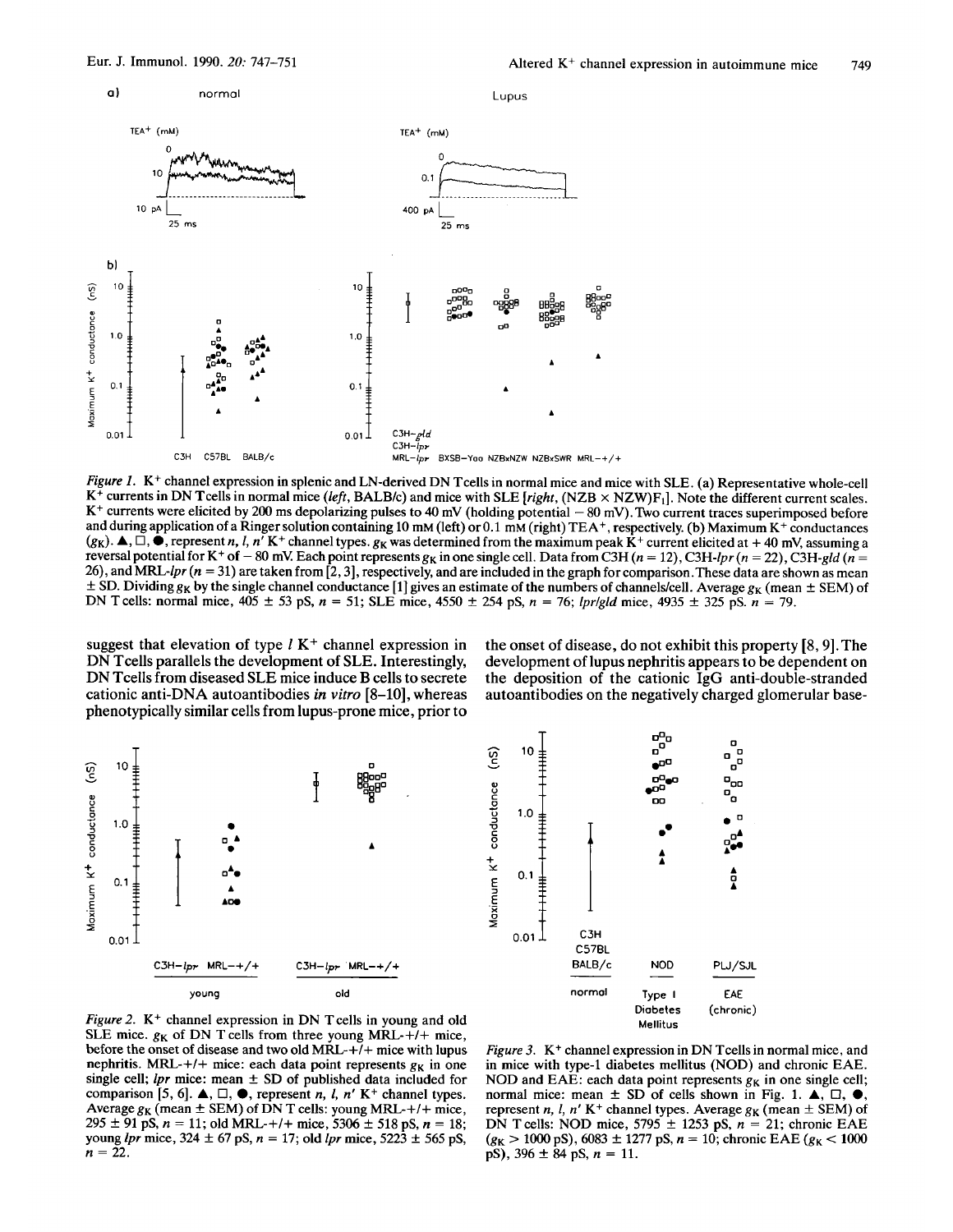ment membrane [21–25]. An intriguing possibility is that the expression of numerous type  $l$  K<sup>+</sup> channels by DN T cells reflects their aberrant helper activity.

#### **3.3 DN T cells from diseased non-obese diabetic (NOD) mice possess numerous type** *1* **K+ channels**

The only other known model for spontaneously developing autoimmune disease is the non-obese diabetic mouse that progressively becomes diabetic with age, apparently due to T cell-mediated destruction of pancreatic islet cells [26, 271.The clinical features of diabetes in these mice resemble human type-1 diabetes mellitus [26, 27]. To determine whether altered ion channel expression in DN Tcells links SLE and other autoimmune diseases, we examined splenic DN Tcells from NOD mice which had clinical evidence of diabetes. Interestingly, the majority of DN T cells from diabetic NOD mice exhibit large numbers of type *l* K<sup>+</sup> channels, averaging ~ 200 channels/cell (Fig. 3). A few cells (4/21) displayed small numbers of **K+** channels and may represent normal cells. Hence, elevated numbers of type  $I\overline{K}$ <sup>+</sup> channels in DN T cells are a characteristic of both type-1 diabetes mellitus and SLE.

## **3.4 Chronic EAE is associated with abundant type** *1* **K+ expression in DN T cells**

We have extended our observation on genetically determined models for autoimmune disease to an acquired autoimmune disorder. Inoculation of SJL/PLJ mice with myelin basic protein induces an immune response, leading to demyelination and acute EAE [28, 29]. Some mice progress into a chronic relapsing form of encephalomyelitis (chronic EAE) which resembles multiple sclerosis in humans [28,29]. DN Tcells from mice with acute EAE had normal **K+** channel expression (data not shown). In contrast, 10 of the 21 splenic cells examined from mice with chronic EAE had an average of  $\sim$  200 type *l* K<sup>+</sup> channels/cell, similar to DN T cells from mice with SLE and type-1 diabetes mellitus (Fig. 3). The remaining cells had few **K+** channels and may represent normal cells.

# **4 Discussion**

**K+** channel expression was investigated in mAb-defined T cell subsets from mice with autoimmune diseases and control mice using the patch-clamp technique. We demonstrate that DN T cells from every murine model for SLE, type-1 diabetes, and chronic EAE display an abundance of type *1* **K+** channels (Fig. 2, [2]).. Phenotypically similar cells from normal strains of mice (Figs. 2 and 3), or from mice immunized with heat-killed E. *coli* or injected with CFA (data not shown), do not express this high level of type *1* **K+**  channels. The pattern of  $K^+$  channel expression in DN T cells associated with autoimmunity is also dramatically different from that in normal mitogen-activated T cells  $[5,6]$  and rapidly proliferating thymocytes  $[1, 6]$ , which exhibit large numbers of type *n* **K+** channels. Furthermore, the CD4+CD8- (helper/inducer) and CD4-CD8+ (cytotoxidsuppressor) cells from diseased mice display the same type and roughly the same number of **K+** channels as their counterparts in normal mice. Thus, elevated expression of type *1* **K+** channels appears to be a unique feature of DN T cells cells associated with symptoms of autoimmune diseases.

Several lines of evidence indicate that DN Tcells contribute to the pathogenesis of autoimmunity. Increased numbers of DN Tcells are found both in humans and mice with SLE [8-lo]. These DN T cells induce B cells from lupus-prone mice to secrete pathogenic cationic anti-DNA autoantibodies *in vitro* [8-lo]. Deposition of the cationic IgG antidouble-stranded autoantibodies of the negatively charged glomerular basement membrane results in inflammation and lupus nephritis [21-251. Severe lymphoproliferation of TcR  $\alpha/\beta$  expressing DN T cells in mice with the *lpr* or *gld* mutations is associated with the accelerated onset of SLE [11-18]. These proliferating DN T cells secrete B cell differentiation factors  $[30, 31]$ , which may enhance autoantibody production. Increased numbers of TcR y/6 bearing DN Tcells have also been recently reported in the inflamed joints of patients with rheumatoid arthritis [32, 331. The expansion of DN T cells in autoimmune diseases seems to coincide with the appearance of CD4+CD8 autoreative  $T$  cells  $[8-10]$ , suggesting a link between these **two** T cell populations. The demonstration that treatment with anti-CD4 antibodies concomitantly reduces the DN T cells population along with the  $CD4+CD8-$  T cells in the lymphoid organs of MRL-lpr mice [34] supports this conclusion. Anti-CD4 therapy also ameliorates the pathology of murine SLE  $[34, 35]$  type-1 diabetes  $[27]$ , EAE [28,29], collagen arthritis [36] and myasthenia gravis **[37],**  suggesting that these autoimmune diseases share a dependence on autoreactive CD4<sup>+</sup> cells and possibly DN Tcells [28, 34-43].

In conclusion, augmented type *1* **K+** channel expression appears to be a valuable marker for DN T cells associated with murine SLE, type-1 diabetes mellitus and chronic EAE. These results focus attention on the possible role of DN T cells in the pathogenesis of autoimmune diseases and emphasize the potential value of combining electrophysiological approaches with immunological and molecular techniques in the study of autoimmunity. However, it is not clear from our results whether the abundance of type I **K+**  channels in DN T cells reflects a causal relationship with autoimmunity or whether it is secondary to the disease process. Investigation of the effects of type *1* **K+** channelspecific drugs (e.g. TEA<sup>+</sup>) on the development of autoimmunity could clarify this issue.

*We thank the following scientists for providing us with autoimmune mice without which this study would not have been possible:* **S.** *K. Datta, 7: Santoro, D. McCurdy, D. Wofsy, R Ebling and B. Hahn, M. Berman, B. Formby and G. Gutman, D. Kono and L. Steinman. We especially thank* **S.** *K. Datta,* **Z** *Santoro, C. Williams, C. Sandborg, M. Berman, J. Hall and R. Lewis for their immensely helpful discussions. We are grateful to Robert Spencer and Ruth Davis for technical assistance and for critical evaluation of the manuscript.* 

Received September 8,1989; in revised form December 18,1989.

#### *5* **References**

- 1 Lewis, R. S. and Cahalan, M. D., *Science* 1988. 239: 771.
- 2 Grissmer, S., Cahalan, M. D. and Chandy, K. G., J. *Immunol.*  1988. *141:* 1137.